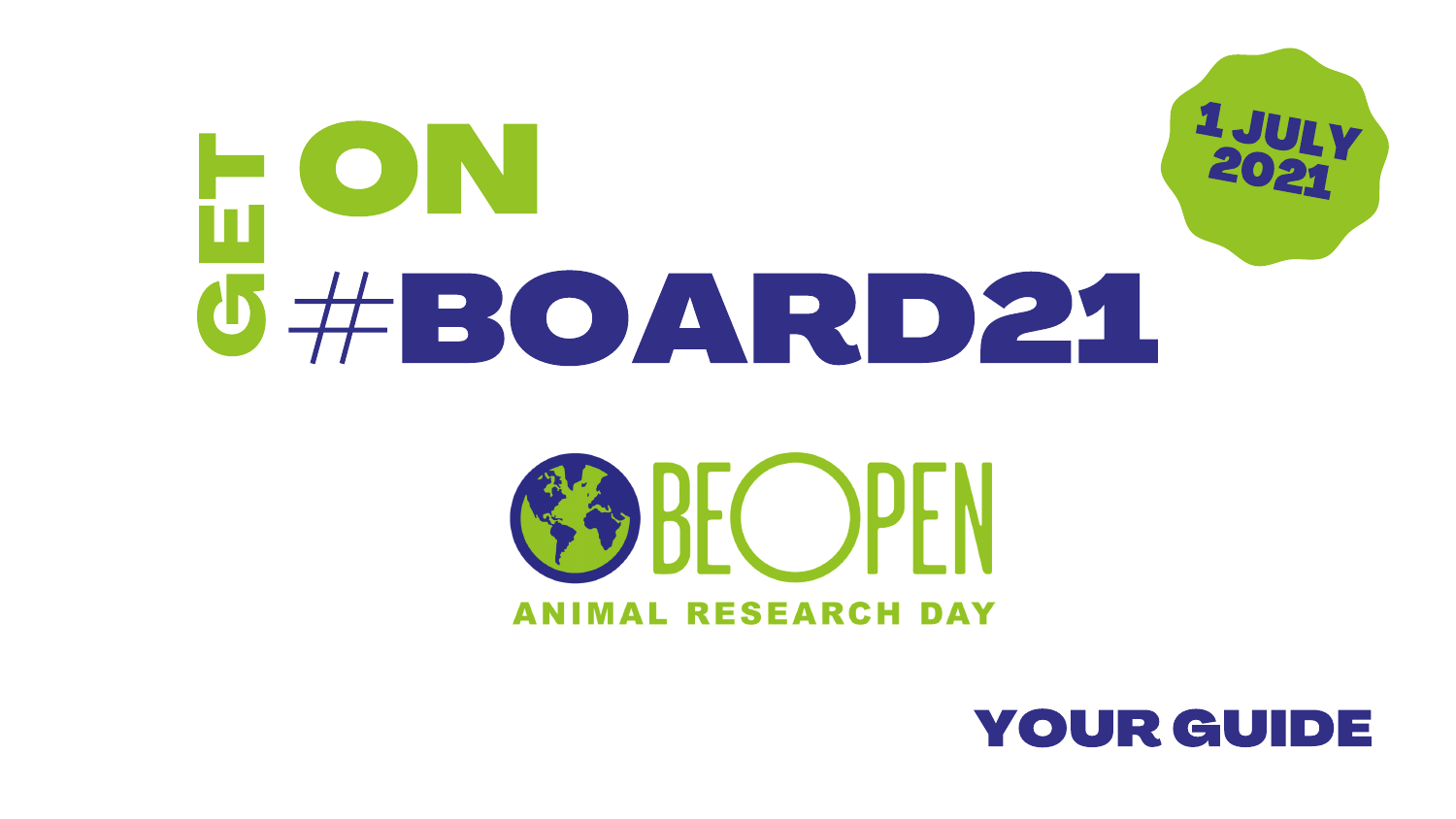### About #BOARD21

# What you need to know

- Get involved with #BOARD21
	- **2.1** EARA Q&A video
- 2.2 Quote/Statement
	-
- **4** Timelines & Contact



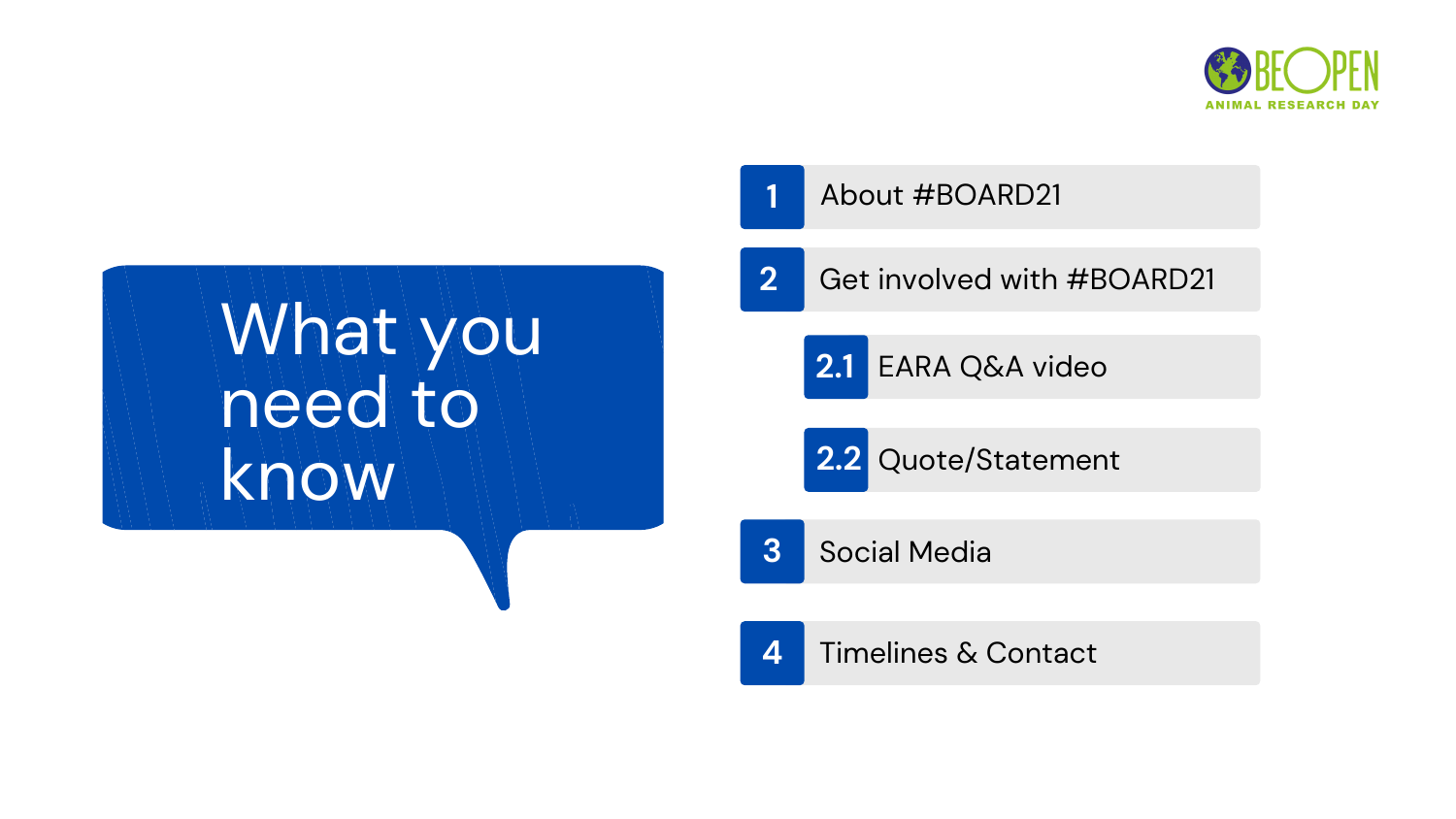### **1** About #BOARD21

- BOARD stands for "**B**e **O**pen about **A**nimal **R**esearch **D**ay" Thursday, 1 July.
- This is a 24-hour global social media campaign linked to local activities, supported by the European Animal Research Association (EARA), and the wider biomedical community, both public and private.
- The aim is to celebrate the increasingly proactive approach, by the global biomedical community, to communicating about animal research.
- This campaign is designed for signatories of the national [Transparency](https://www.eara.eu/transparency-agreements) Agreements in Europe, institutions in any country where there are discussions about openness and transparency, plus anyone else who would like to join the 24-hour period of activity across the globe.
- The slogan of the campaign is "Get on #BOARD21" and the official hashtag to be used on social media is **#BOARD21.**
- Each institution/organisation/individual can decide what activity they would like to carry out based on their resources and approach. In this guide we want to share some ideas on how you can get involved.

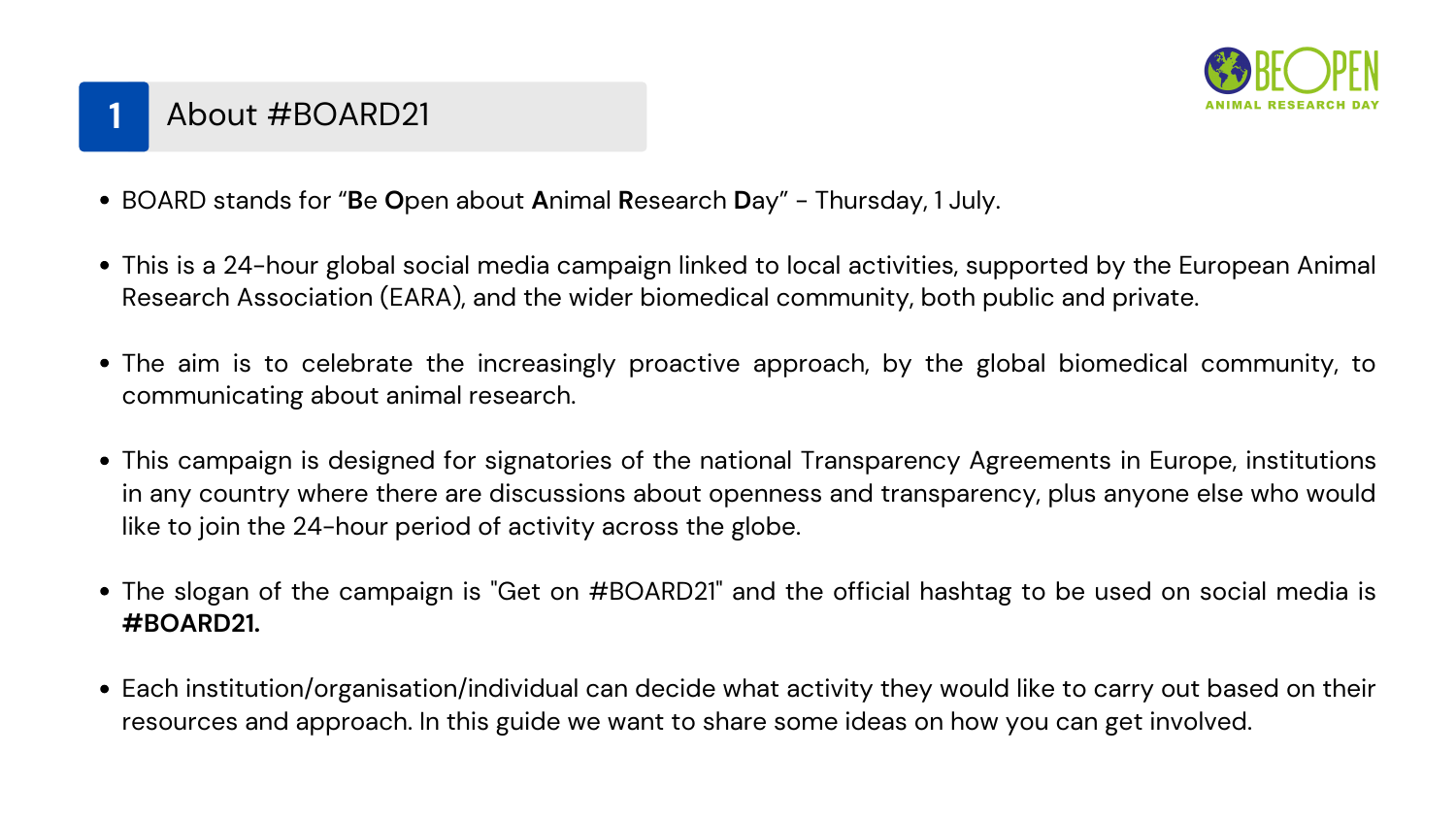

This is the official logo of the campaign. Feel free to use the logo in your materials.



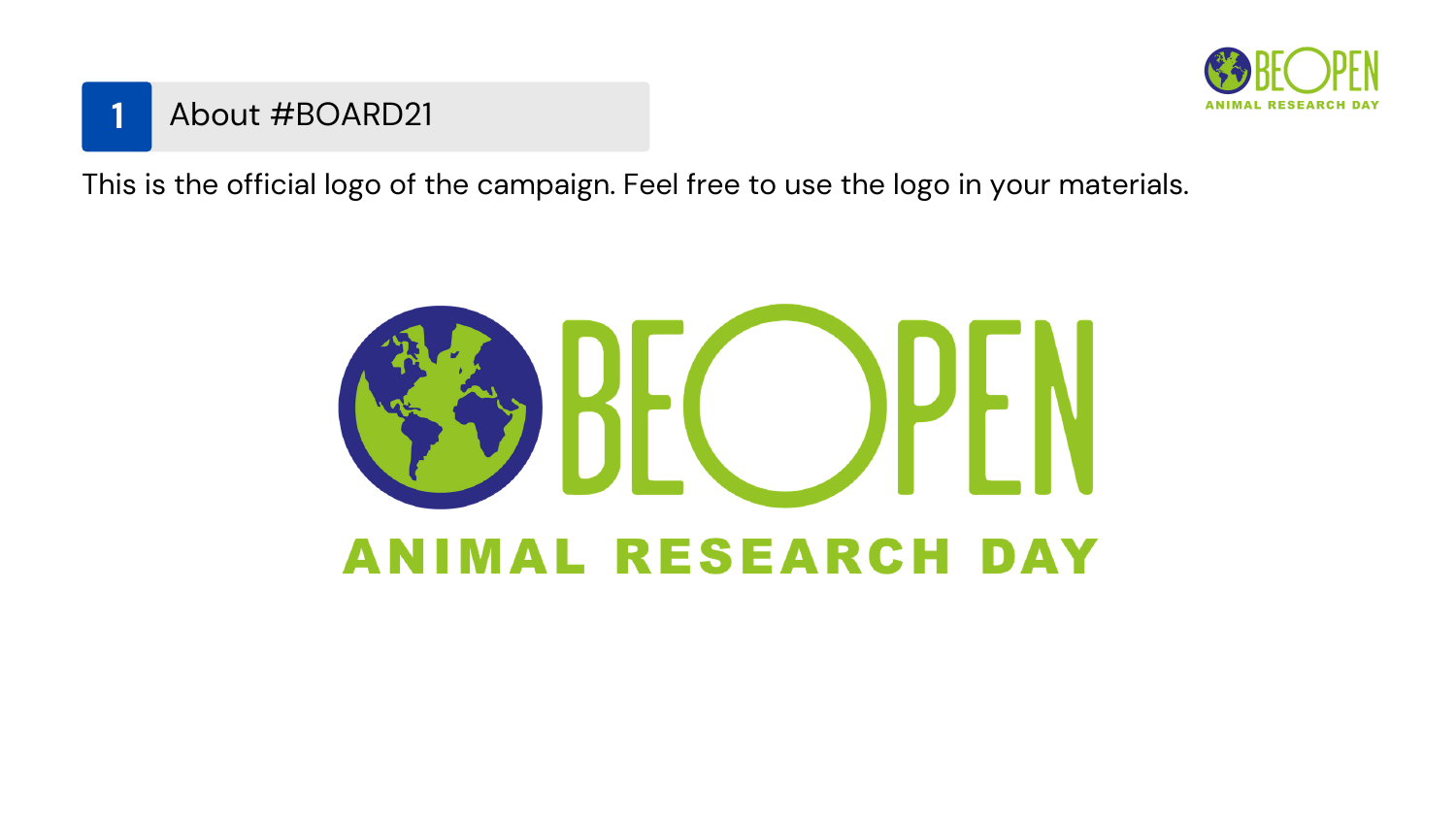Join the campaign by filling in this [form](https://docs.google.com/forms/d/e/1FAIpQLSf0K54dr1H8V_hpMWibyLesZ2nr74zyTpwXMD1t2PB7ygnFWg/viewform?usp=sf_link) by Friday, 18 June.

- Add your support as **a partner**. This means having your logo displayed in the list of institutions supporting the initiative.
- Be our guest in a **Q&A video** answering questions about how you/your institution communicate about the use of animals in research (see guidelines on the next slides).
- Provide us a quote highlighting the importance of communications about the use of animals in research (see guidelines on the next slides).
- Send us any other **materials/case studies** or **links/videos** in advance showing how you/your institution/organisation are working on openness and transparency on animal research which will be published on EARA social media accounts.



Here are the main ways to get involved with EARA for #BOARD21 - please share these with us so that they are featured on the EARA social media platforms on the day of the campaign.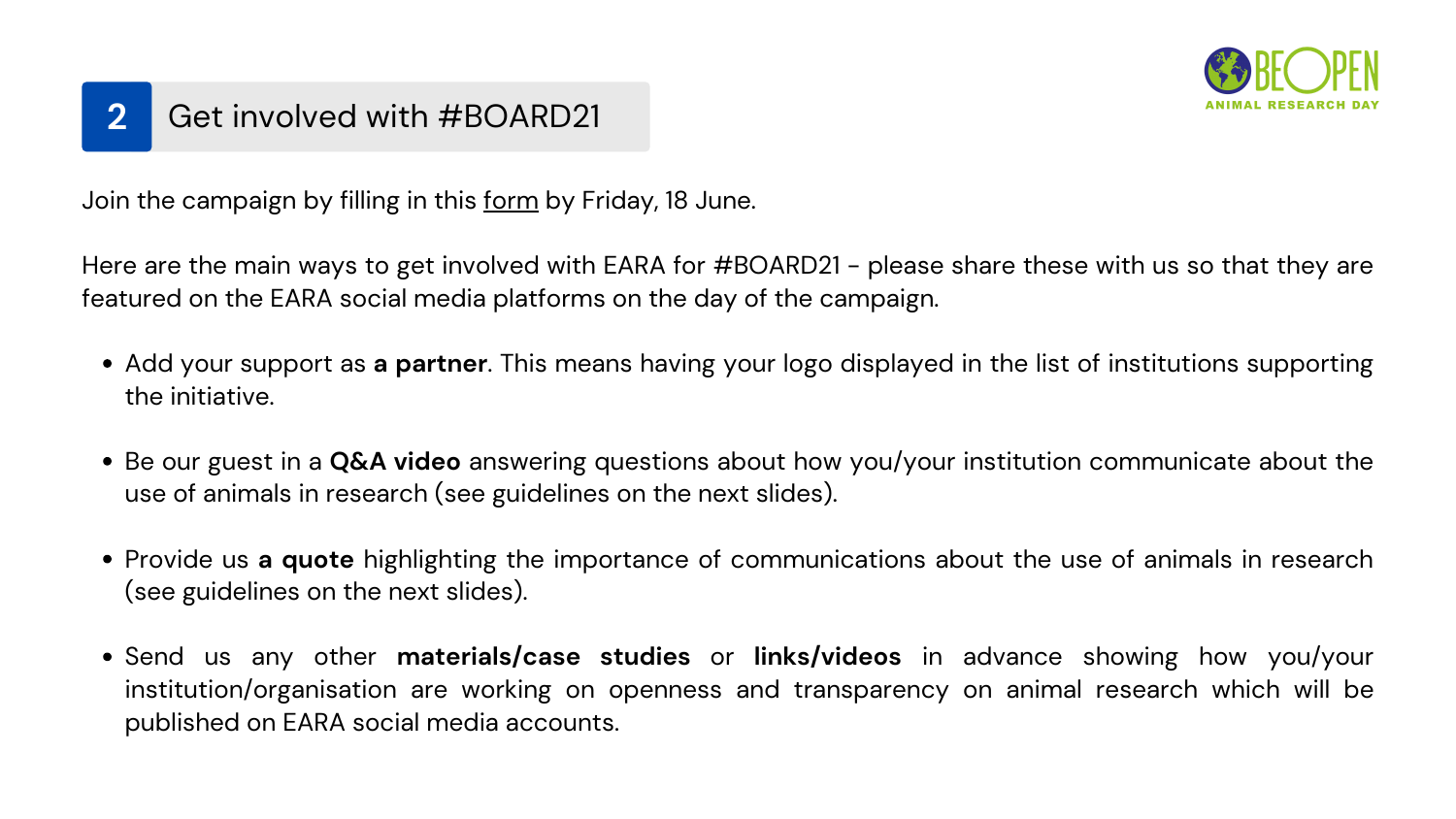- Run a series of **print case studies** on your website, social media, or in your newsletter featuring how animal research is communicated in your organisation or institution.
- Organise a **webinar** to address how your organisation/institution has been working on openness and transparency on animal research.
- o Produce a **podcast** interviewing scientists about their animal research.
- Hold a **virtual lab tour** to inform the public about animal research.

Here are some other activities that you/your institution can additionally plan ahead of #BOARD21 to be posted/presented on your social media platforms during the day of the campaign.

The activities can be organised either in **English** and/or in the **national language** of the country.

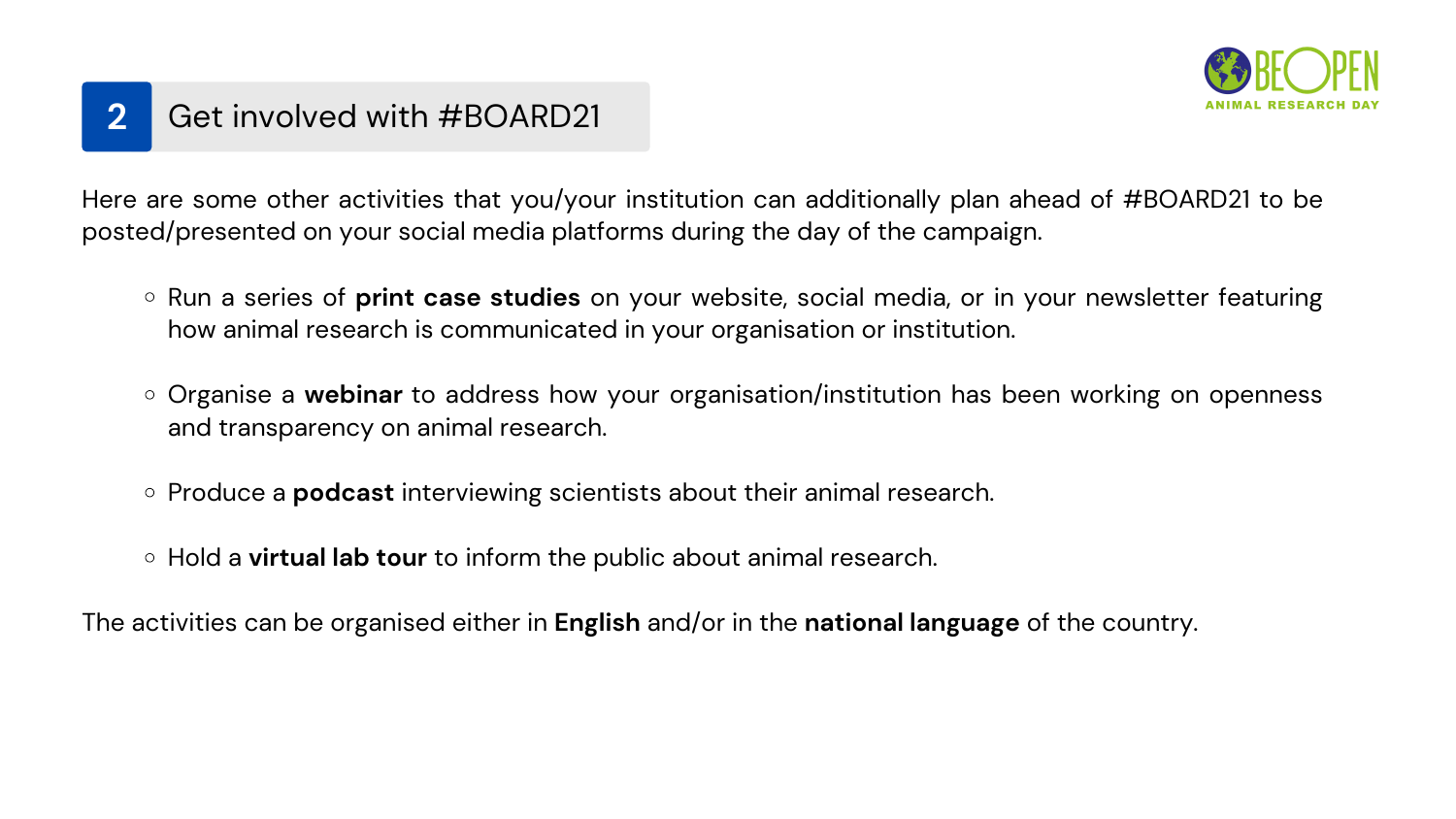- How do you/your institution communicate about the use of animals in research?
- Can you give us an example of your/your institution's proactive communications?
- What are the rewards of talking about the use of animals in research?
- What are the challenges of speaking about animal research?
- Why do you think it's important to support #BOARD21?

If you would like to be featured in an **EARA Q&A video** to be published on the day of the campaign, send us your answers by 18 June, to the following **questions**:

### **Tips to record the videos:**

- Start the video by introducing yourself (name, profession, your institution, country).
- Answers must be recorded using a mobile phone/tablet in portrait.
- Record one individual video for each answer.
- Maximum 30 SECONDS per question.

**Examples:** This Q&A will have a similar format to the EARA's [#TransparencyThursday](https://www.eara.eu/post/transparencythursday). Please check [here](https://www.youtube.com/watch?v=_k3GdM9Y1PI&list=PL1FpZbGkcq6heGx073HDPhhx27rWE9vK7) some examples.



### **2.1** EARA Q&A video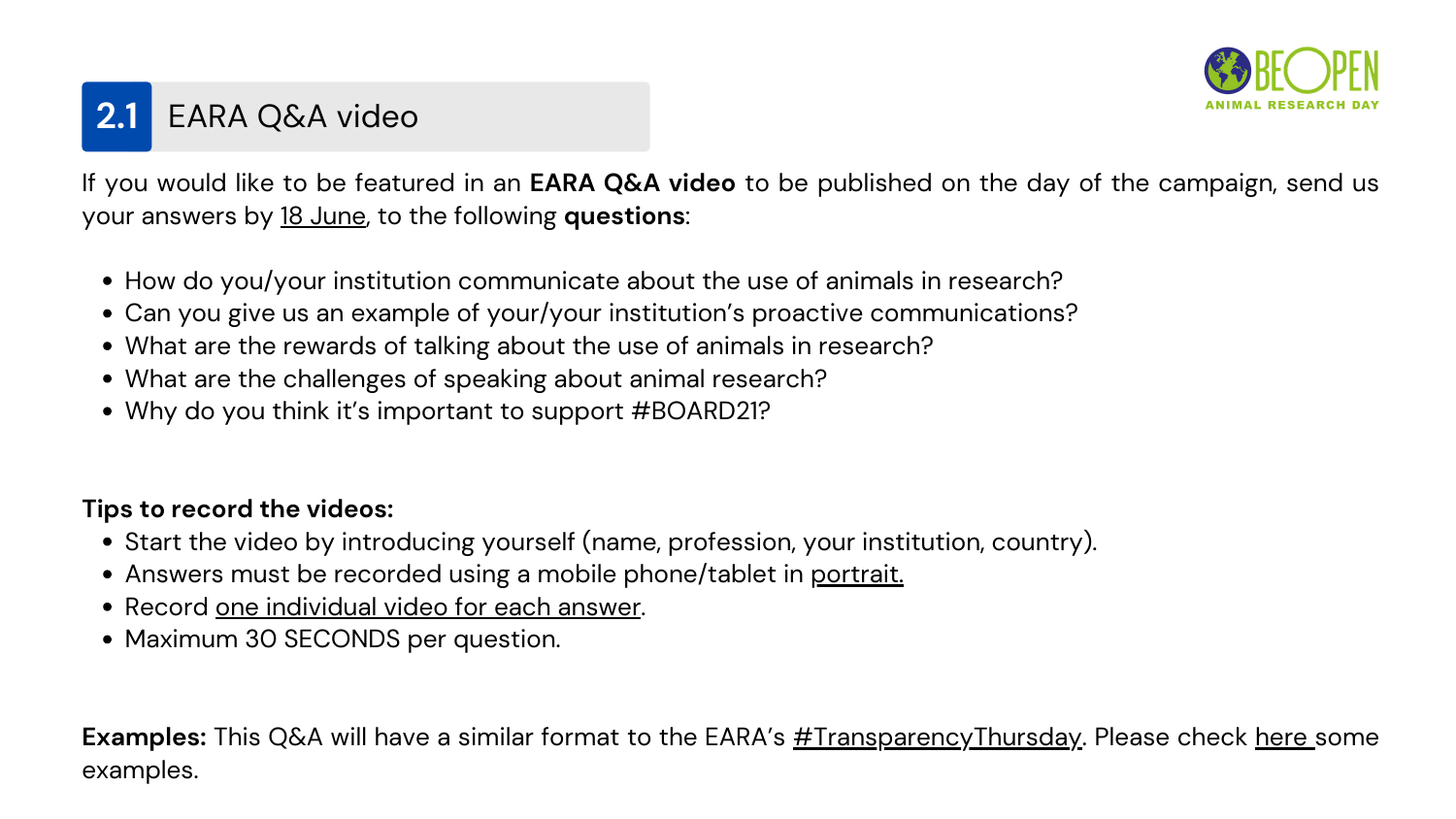- The quote should highlight the importance of communicating the use of animals in research in your institution/organisation, and why #BOARD21 is relevant (try to use around 500 characters, including spaces).
- 



• Your name + photo + affiliation + country.

If you would like to provide us a **quote/statement** to be published on EARA' s social media accounts on the day of the campaign, send it to us by **18 June:**

See the template example.







Name + Affiliation + Country

*Example of the template*

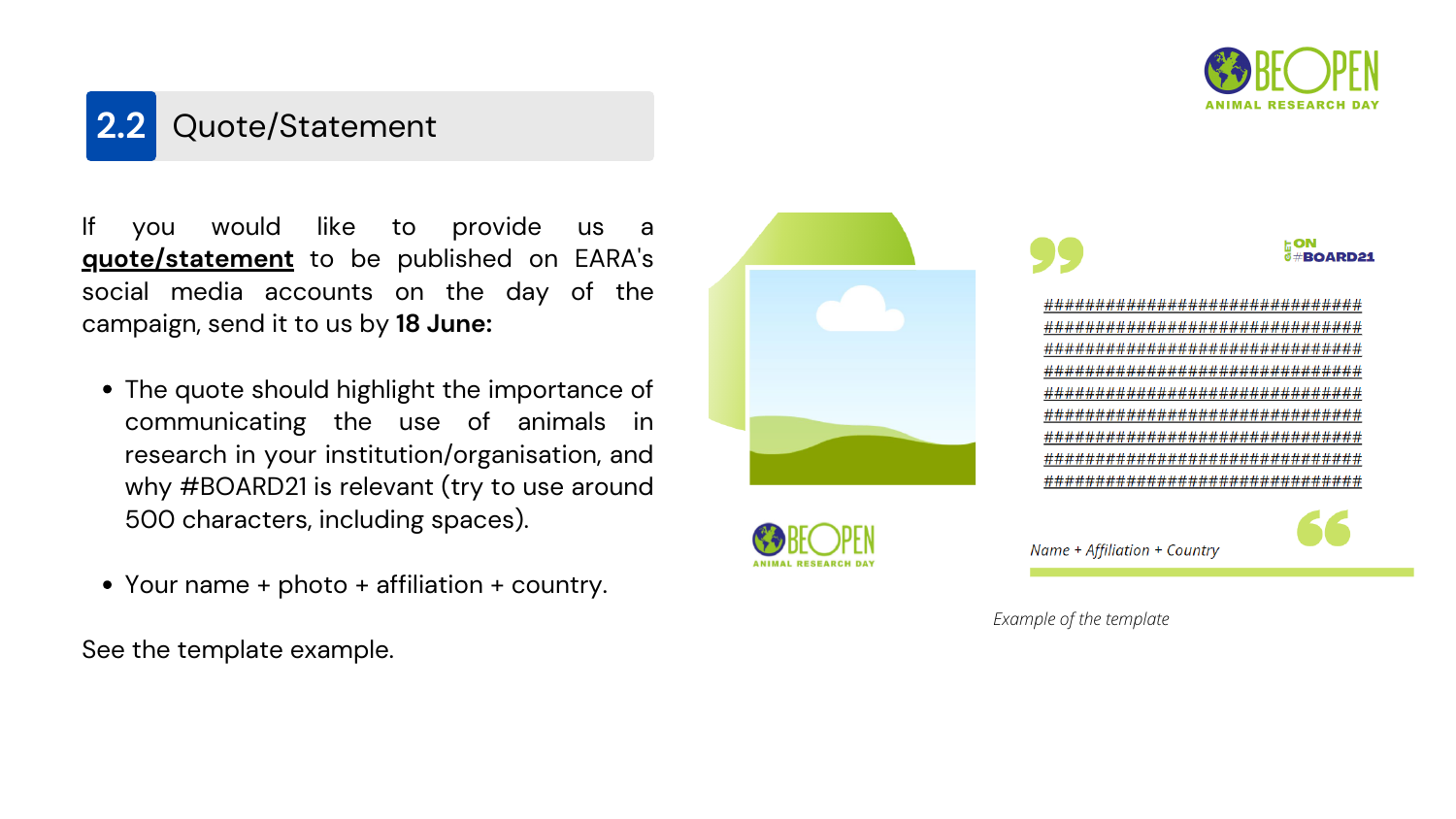- Follow us on <u>[Twitter](https://twitter.com/home)</u>, <u>[Instagram](https://www.instagram.com/the.eara/)</u>, [LinkedIn,](https://www.linkedin.com/company/european-animal-research-association) [Facebook](https://www.facebook.com/The.EARA/) and [YouTube](https://www.youtube.com/channel/UCyfjNg13u_XjfL2GgHkEyRA) [a](https://www.youtube.com/channel/UCyfjNg13u_XjfL2GgHkEyRA)nd share/retweet our posts always using the hashtag #BOARD21.
- Our <u>EARA Twitter [accounts](https://www.eara.eu/media-information)</u> in Czechia, Belgium, Estonia, Denmark, France, Germany, Greece, Ireland, Israel, Italy, Netherlands, Poland, Portugal, Slovenia, Spain, Switzerland and Turkey will also be posting during the day.
- The hashtag should *always be the same #BOARD21 even if your are posting in different* languages.
- Using the same hashtag is a way to make it easier for people on social media to discover all the posts about our initiative in one place. This is because hashtags aggregate all social media content and also help us to measure the impact of the campaign.



### **3** #BOARD21 on social media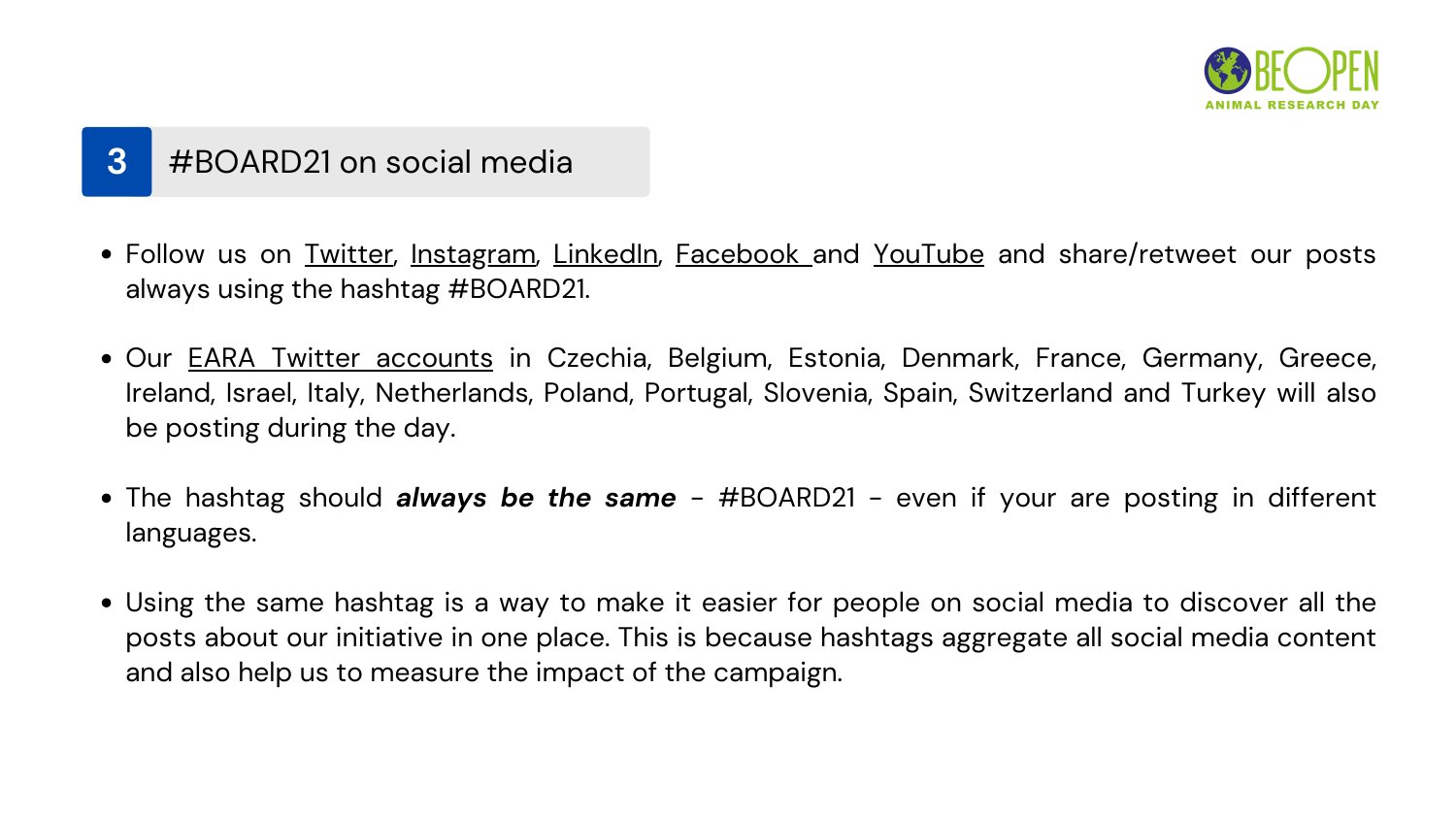Ana Barros | EARA Communications Officer (mobile) +44 (0) 7575668954 abarros@eara.eu



### **4** Timelines & Contacts

- Day of the campaign is Thursday, 1 July 2021.
- To enrol your organisation or institution as a partner of this initiative, please complete the online [form](https://docs.google.com/forms/d/e/1FAIpQLSf0K54dr1H8V_hpMWibyLesZ2nr74zyTpwXMD1t2PB7ygnFWg/viewform) and send any materials by Friday, 18 June.
- Visit our website [here](https://www.eara.eu/get-on-board21) for more information.
- Or contact: